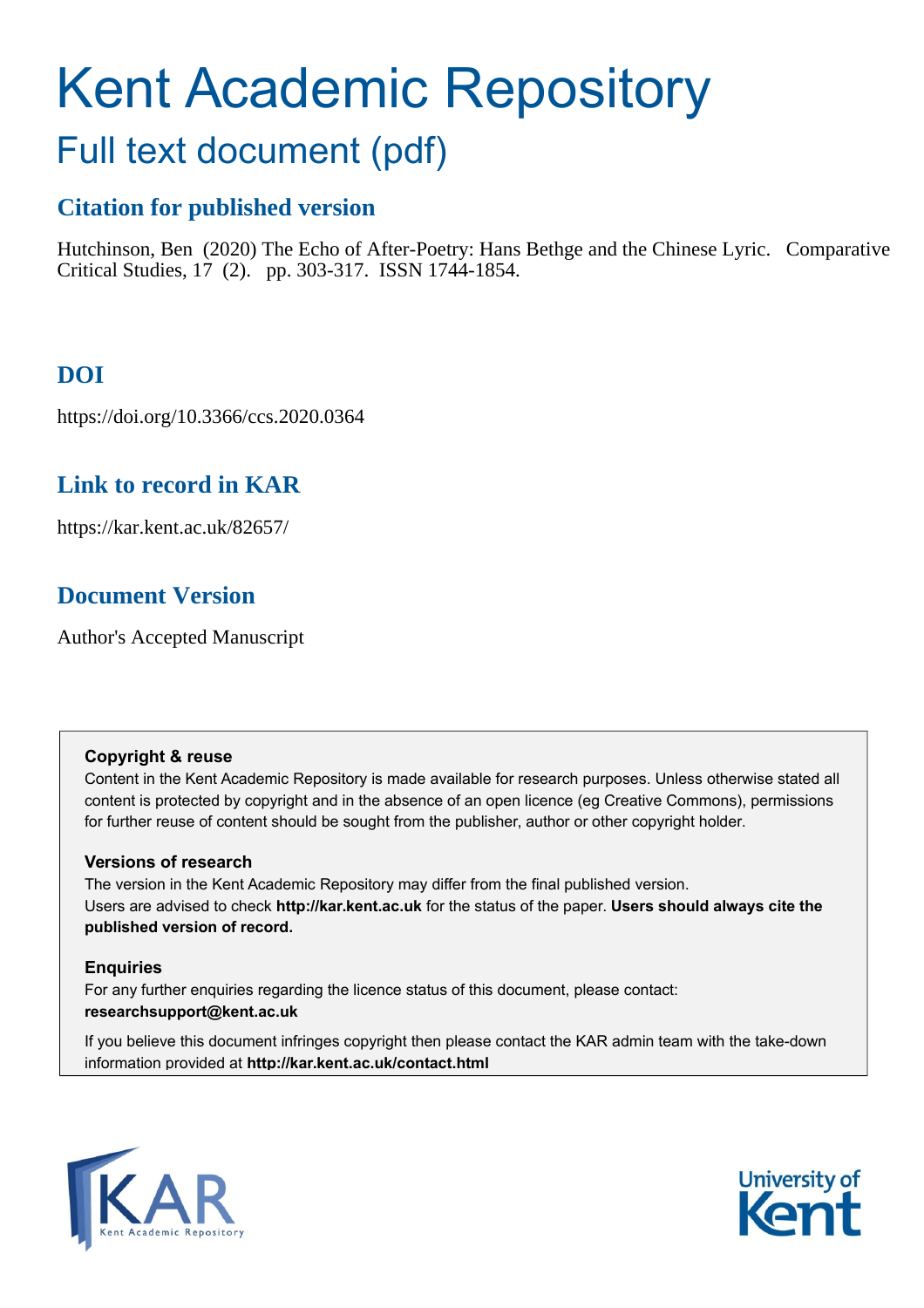### **The Echo of 'After-Poetry': Hans Bethge and the Chinese Lyric**

#### **BEN HUTCHINSON**

#### **ABSTRACT**

The publication, in 1908, of Hans Bethge's *Die chinesische Flöte* marked a highpoint in the reception of Chinese poetry in modern Europe. Bethge's 'Nachdichtungen' of poems from the Tang dynasty through to the late 1800s were extraordinarily popular, and were almost immediately immortalized by Gustav Mahler's decision to use (a selection from) them as the text for *Das Lied von der Erde* (1909). Yet Bethge could not read Chinese, and so based his poems on existing translations by figures including Judith Gautier, whose *Livre de Jade* had appeared in 1867. This article situates Bethge's reception of Chinese poetry – and in particular, that of Li-Tai-Po – within the context of European *chinoiserie*, notably by concentrating on his engagement with a recurring imagery of lyrics and *Lieder*. Although he was deaf to the music of Chinese, Bethge was extremely sensitive to the ways in which Li-Tai-Po's self-conscious reflections on poetic creation underlay his 'after-poems' or *Nachdichtungen*, deriving his impetus from images of the rebirth of prose – songs, birdsong, lyrics, *Lieder* – as poetry. The very form of the 'lyric' emerges as predicated on its function as echo: the call of the Chinese flute elicits the response of the European willow. That this is necessarily a *comparative* process – between Asia and Europe, between China, France, and Germany – suggests its resonance as an example of the West-Eastern lyric.

Few works of art in the early twentieth century can have been as 'comparative' in conception as Gustav Mahler's *Das Lied von der Erde* (1909). Poised halfway between symphony and song – the ageing composer did not want to label it a 'symphony' since he had already written eight previous symphonies, and so feared invoking the supposed 'curse of the ninth' – Mahler's music is based on poems taken from Hans Bethge's anthology *Die chinesische Flöte* (1907). Yet Bethge's poems are themselves based on Hans Heilmann's anthology *Chinesische Lyrik*  (1905), which is in turn a German rendition of Judith Gautier's French *Livre de Jade*  (1867), which are in turn translations of classical Chinese poetry. Mahler's masterpiece, in other words, crowns a comparative cultural chain of rare complexity.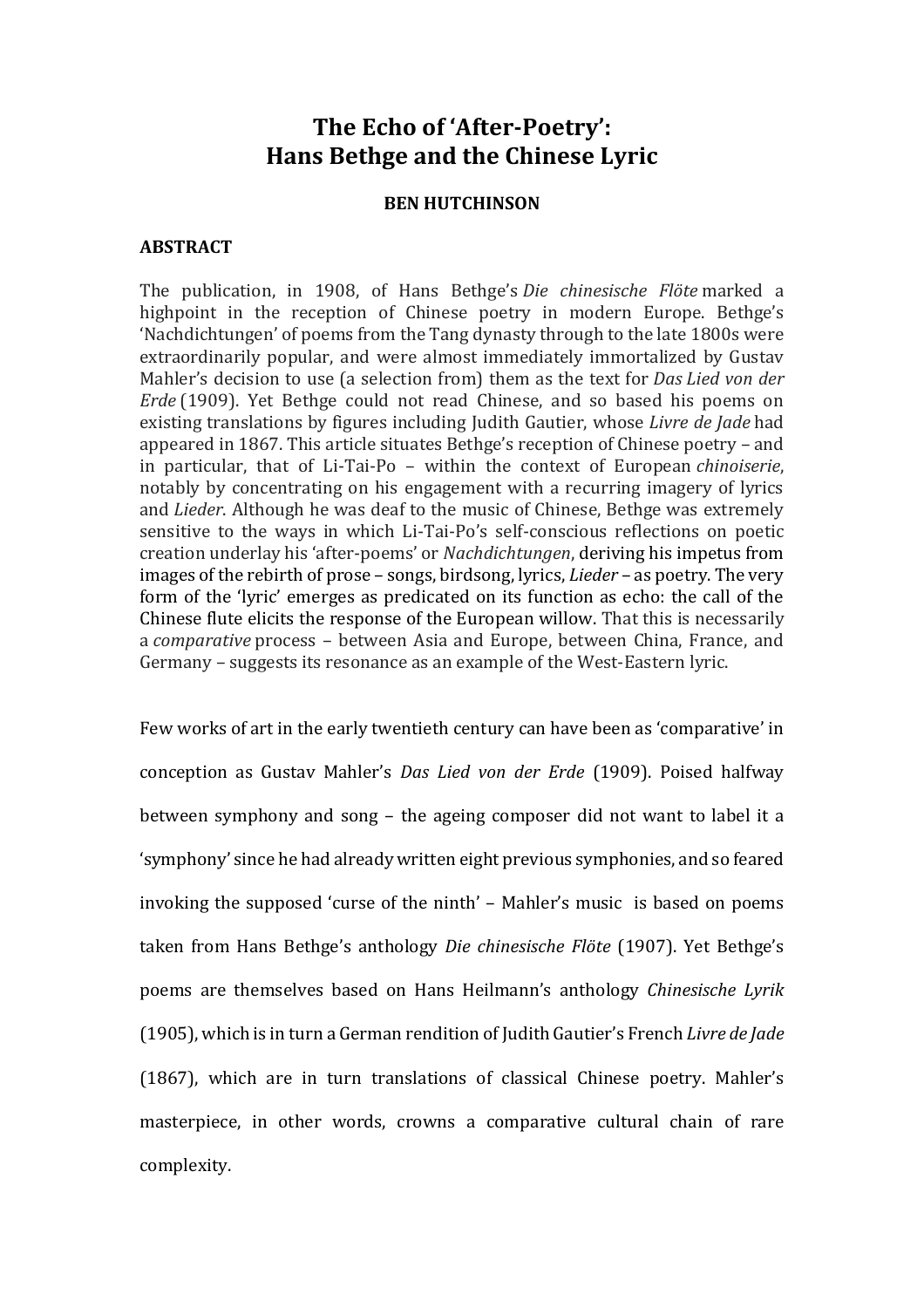How are we to understand the links in this chain? In this article, I propose to focus on the words behind the music, or rather on the ways in which words themselves are understood as constituting music. Bethge's translations of Gautier's translations of Li-Tai-Po reflect not only the circulation of ancient Eastern forms of lyric within modern Western culture – or at least, of that which is *perceived* as 'Eastern' forms of lyric – but also more specifically a self-conscious, modernist emphasis on the status of the poem *qua* poem. By this I mean to suggest that the rhetorical status of the 'song' functions as a common concern of both Chinese poetry of the Tang dynasty and European poetry of the modernist period, and that the changing status of this song – whether played on the flute or plucked on the lyre, whether understood as *Lied* or as lyric – reflects the changing status of poetry. If comparative literature, to borrow Georg Brandes' celebrated metaphor, resembles a telescope – one end reduces, the other magnifies<sup>1</sup> – then the genre of the 'lyric' functions in the manner of this telescope: by reducing our critical perspective to the reception and adaptation of lyric poetry, it magnifies the cultural continuity between widely disparate times and places. By foregrounding the changing, local aspects of literature, poetry as it is translated across the centuries also brings out the unchanging, universal aspects of literature. 'Afterpoems' – the German subtitle of Bethge's translations of Chinese lyric – insist on both similarity and difference.

What are the implications of such an intercontinental reading for the emergence of modernist modes of lyric? I would like to suggest that the comparative cultural chain discussed in this article provides an illuminating example of 'planetary modernism', to borrow the term coined by Susan Stanford Friedman. <sup>2</sup> Stanford Friedman puts forward a number of quasi-synonyms for the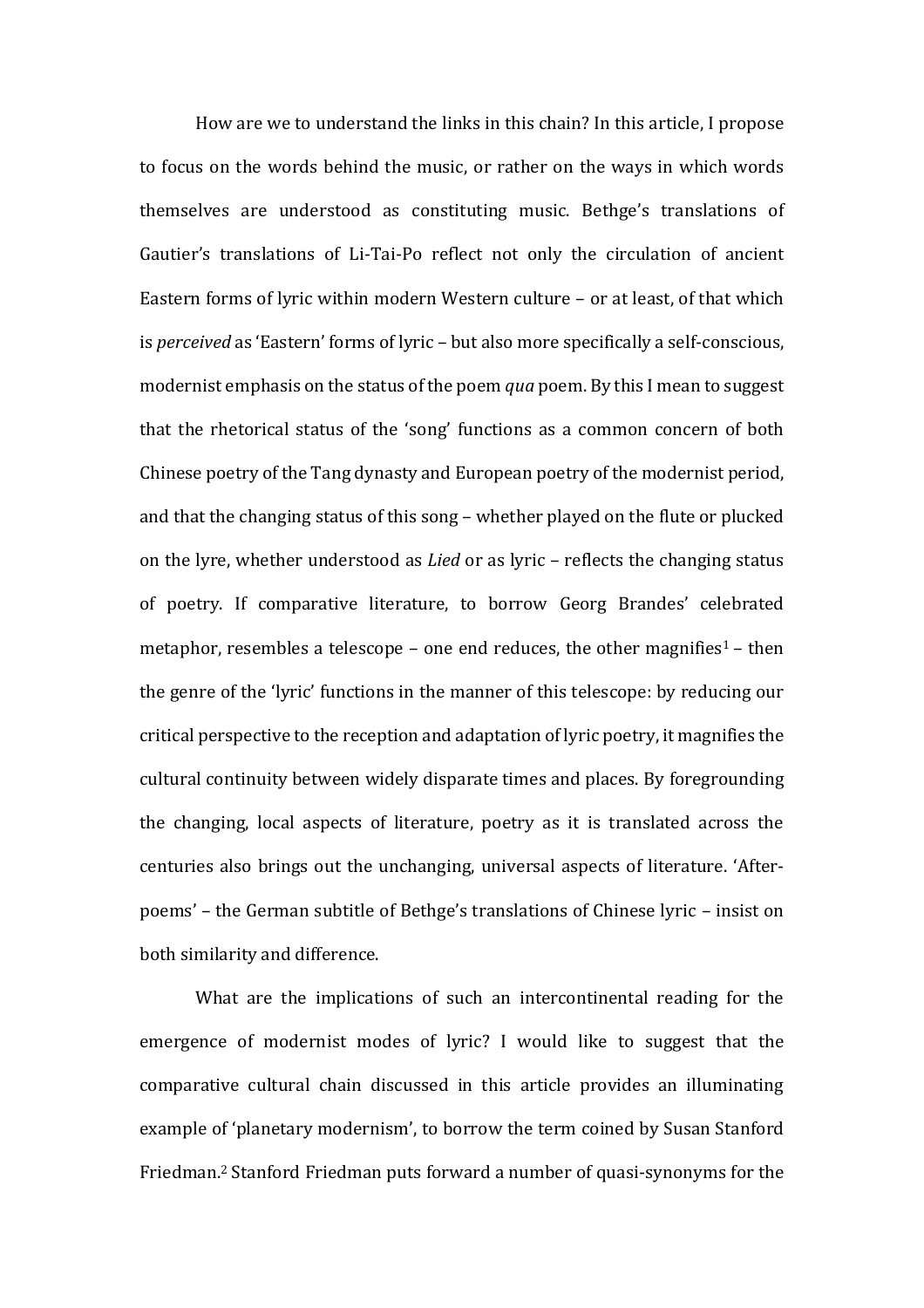methodology underlying this term – 'critical collage', 'cultural parataxis', <sup>3</sup> 'paratactic juxtaposition' – all of which are intended to convey the processes by which periods and places very distant from one another can usefully be read alongside each other. My contention is that the interaction between the three poets discussed in this article, Li-Tai-Po, Gautier, and Bethge, functions as an instance of this critical 'collage' – not in the sense that I, as critic, am arbitrarily bringing them together, but in the sense that they situate *themselves* in a cultural continuum centred around the changing modes of the lyric. If 'paratactic juxtaposition', in Stanford Friedman's understanding of the term, enables 'meanings that become newly visible through reading separate things together',<sup>4</sup> then modernist European poetry – here through Gautier and Bethge, elsewhere through leading twentieth-century poets such as Brecht and Pound – gains new meaning when seen as an echo of Chinese Tang poetry.

Walter Cohen's magisterial *History of European Literature* (2017) suggests that the influence of Asian and Oriental forms of writing on their European counterparts has been seriously underestimated, <sup>5</sup> and it is in the rhetorical categories of genre and style that this influence has arguably had greatest purchase. Certainly the development of the European lyric is unthinkable without its Asian antecedents: from the *muwashshah* in medieval Spain to the *ghazal* in the modern sonnet, examples abound of the vestigial presence of Arabic, Persian, and Chinese categories in Western poetry.<sup>6</sup> Within the specifically German tradition, the association of song with the Orient – in opposition to the *plastic* arts of the Occident – emerged as a topos of Romanticism, which in turn informed the association of music with modernity. In his *Vorschule der Ästhetik* (1804), for instance, Jean Paul distinguishes between 'Greek or plastic poetry' and the new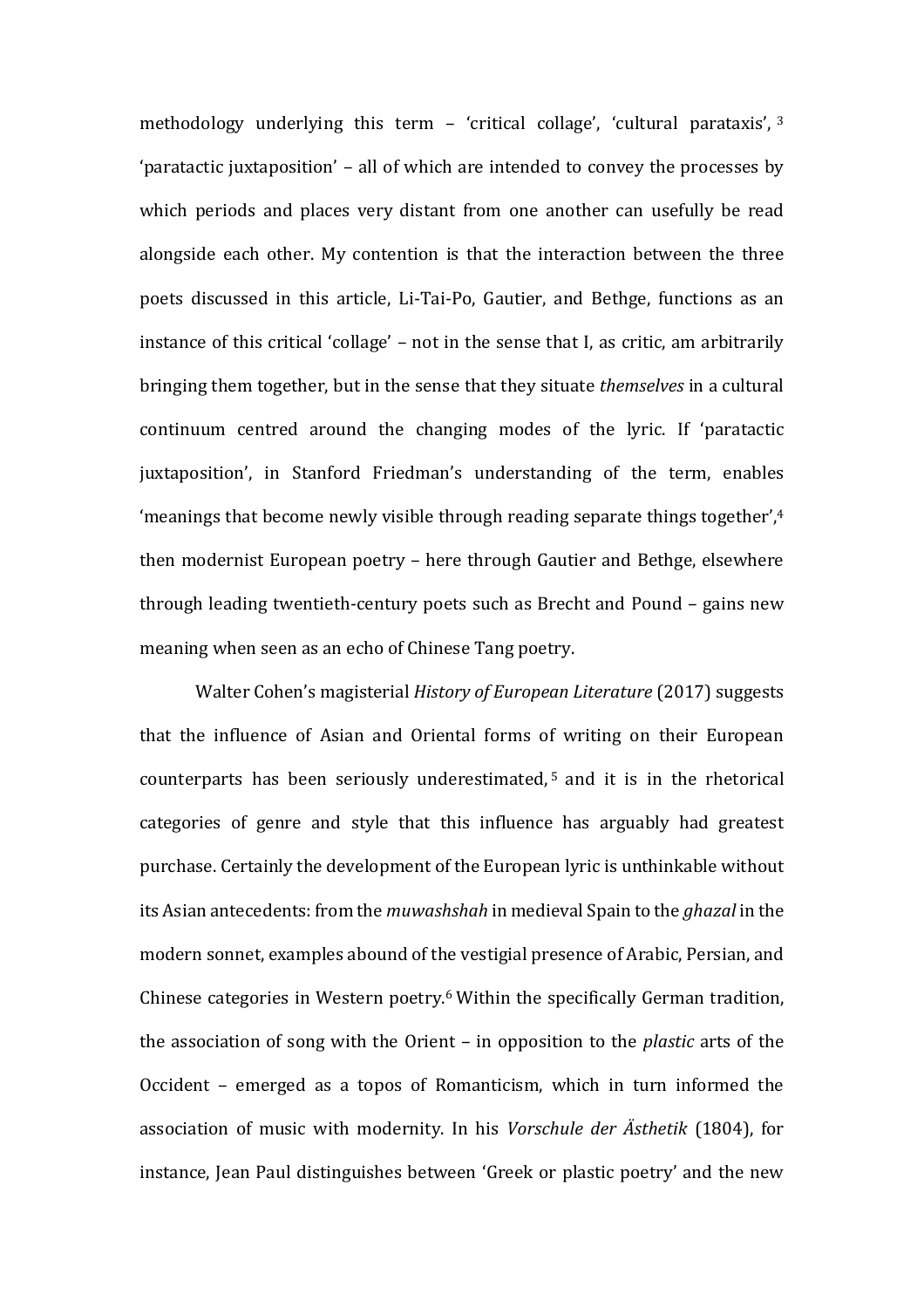'romantic or musical' lyric, <sup>7</sup> and the distinction echoes into Goethe's *West-Östlicher Divan*, in which the word *Lied* appears forty-three times.<sup>8</sup> In a poem pointedly entitled 'Lied und Gebilde' ('Song and Plastic Art'), Goethe typically contrasts Greek 'clay' with Oriental fluidity, culminating in the heavily stressed emergence of song as the result of Western engagement with the East: 'Löscht ich so der Seele Brand / *Lied* es wird erschallen' ('If the soul's hot brand be cooled / then song shall echo clear').<sup>9</sup> Goethe's self-image as translator of Hafiz anticipates Bethge's self-image as translator of Li-Tai-Po (and indeed of numerous other Oriental writers): the Eastern poet finds his Western 'after-poet'.

This tradition of seeing 'song' as rising in the East resonates, we will see, into Bethge's presentation of Chinese poetry. But it also resonates into the European idea of modernism more generally, torn as it is between the post-Enlightenment discourse of reason on the one hand and the desire to flee into the supposedly exotic realms of pre-rational intuition on the other. The very term 'modernism' has undergone a dramatic revision in recent years, being extended as far back as the first millennium BCE: to paraphrase the opening words of Eric Hayot's contribution to the *Oxford Handbook of Global Modernisms*, what in the idea of 'European modernism' belongs to Europe, and what to modernism? Who, in short, owns modernism? <sup>10</sup> Yet even when understood in the narrower, traditional sense as something like the period 1850-1950, Asian and Oriental influences were inescapably constitutive of the European modernist aesthetic. As Hayot notes, 'one of the signal features of the history of Anglo-European modernism was its unceasing and intense relation to China and Chinese literature, which was in turn but a subset of modernism's more general interest in East Asia, Africa, and the Orient'. <sup>11</sup> Bertolt Brecht, Richard Dehmel, Ezra Pound, the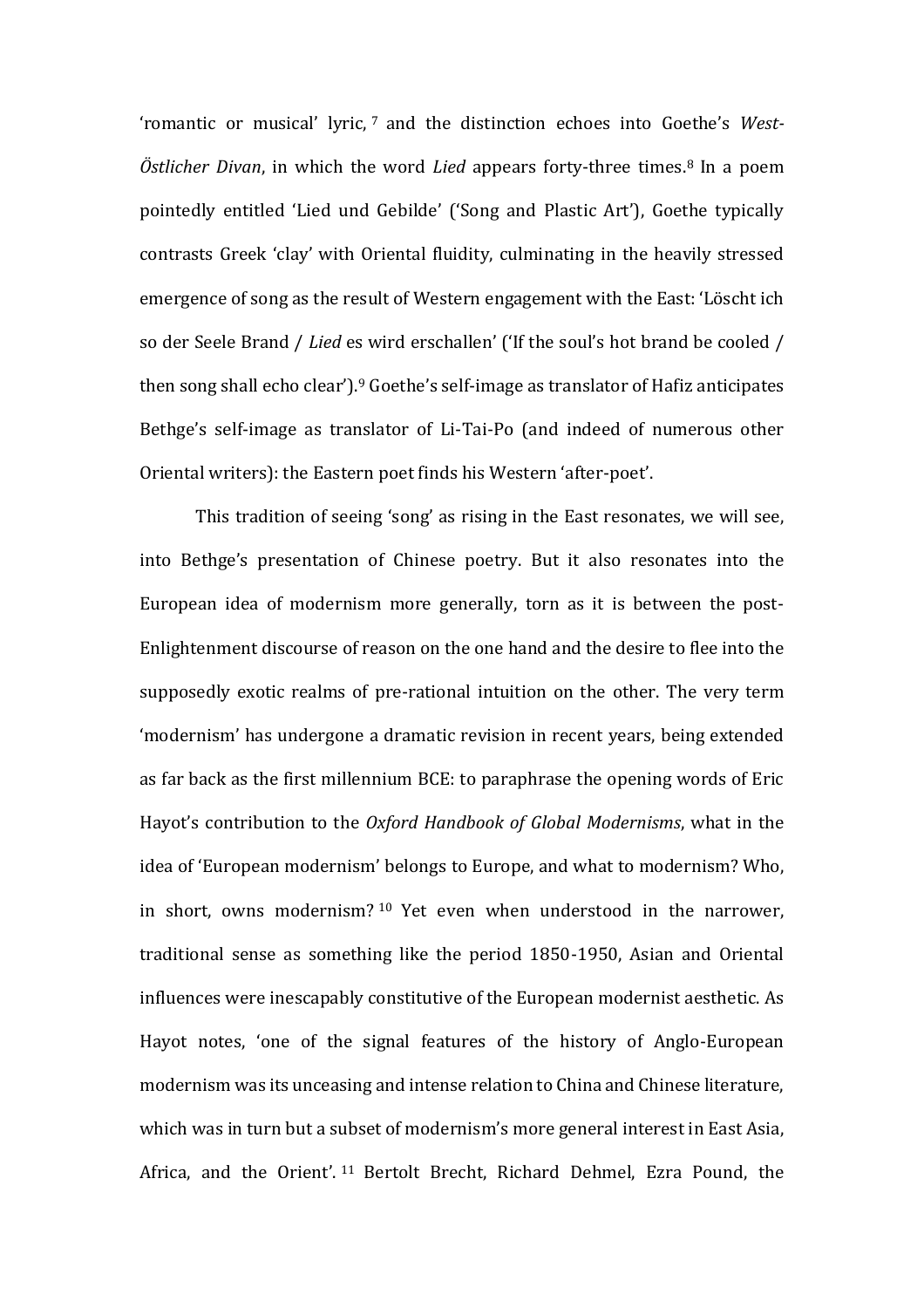Bloomsbury group: all these writers and more were directly inspired by (what they perceived as) Chinese aesthetics. What is equally striking, however, is how few of them could actually read their source material in its original form. Bethge's reception of classical Chinese poetry was entirely typical of his generation of poets: only once the professional Sinologist Judith Gautier had domesticated the unfamiliar Chinese lyrics into the familiar European form of French could he have any access to the Orient. From the perspective of literary criticism, this convoluted process of reception offers a rare opportunity to investigate the intercultural agency of the lyric. Does poetry get found in translation?

Bethge's access to the original poems was in fact more restricted even than this. The French versions of the Chinese poems – prepared by Théophile Gautier's daughter Judith in collaboration with the Marquis D'Hervey-Saint-Denys and subsequently disseminated in numerous 'orientalizing' editions (see figure 1) – were first translated into German by Hans Heilmann, before being 'imitated' by Bethge in *Die chinesische Flöte*. If the term brings to mind, in the modern Western context, Robert Lowell's self-consciously loose *Imitations* (1961) of European modernists such as Baudelaire, Rilke, and Montale, Bethge's model is if anything more distant still, as indicated by his subtitle *Nachdichtungen chinesischer Lyrik* [After-poems of the Chinese Lyric]. The term 'after-poems' offers a more honest model of comparative reception than direct translation, since it brings out the tension between humility (the prefix *nach* implies a secondary status) and hubris (the noun *Dichtung* competes with the original *Lyrik* for precedence) that animates all acts of translation. Bethge wanted to be understood not only as a translator, in short, but also as a poet in his own right.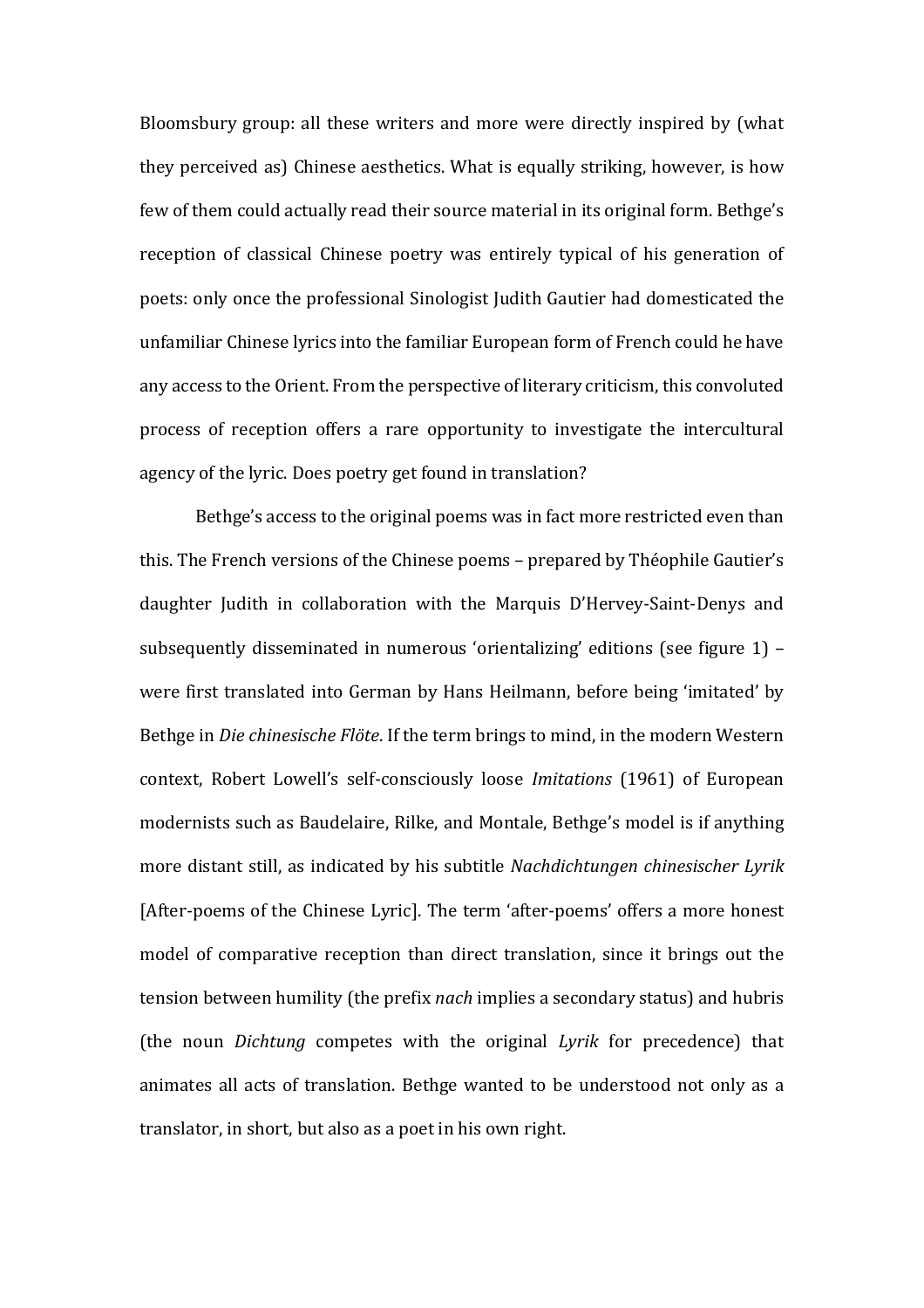

Figure 1: Frontispiece to first edition of *Le Livre de Jade* (1867), with Gautier listed as 'Walther'

Such interpretative subtleties did little to diminish Bethge's success. Mahler's almost immediate adoption (and adaptation) of Bethge's 'translations', a mere year after their initial publication, testifies to their rapid reception within the German-speaking world. With an astonishing print run of some 100,000 copies, Bethge had clearly hit on a winning formula, one that his publishers Insel were only too happy to encourage. That Bethge would go on to make a lucrative career out of popularizing oriental poetry – producing, among other achievements, editions of Hafiz and Omar Khayyam, of Arabic, Egyptian, Turkish, Japanese, and Indian poetry – reflects the *art nouveau* enthusiasm for all things 'oriental' around the turn of the century. With its enchanting cover illustration by the influential book designer Emil Rudolf Weiss (see figure 2), *Die chinesische Flöte*  functions as a kind of primer in this regard, an anthology of Chinese poetry that covers some three thousand years from the pre-Christian millennium (the dates are notably presented in this manner for a European audience) to the 1870s. We don't need to re-read Edward Said to see that a version of Orientalism is at work here in creating – and then marketing – a composite 'Chinese' tradition for the consumption of the West.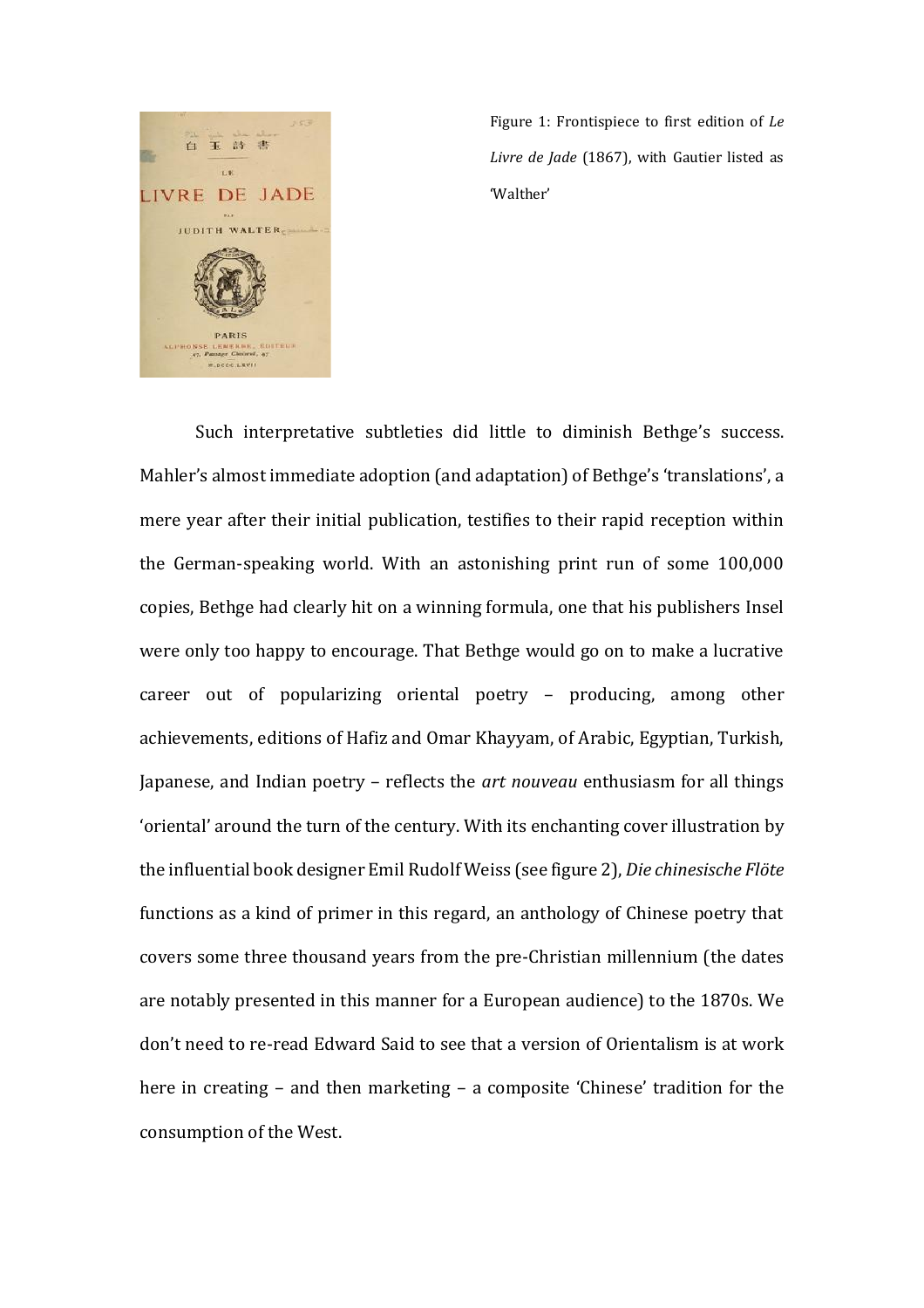

Figure 2: First edition of *Die chinesische Flöte* (1907)

Yet the noun in Bethge's title is just as important, I would argue, as the adjective. The eponymous flute functions as an Eastern variation on the Western tradition of the Orphic lyre, a *Zauberflöte* or magic flute evoking the Chinese tradition of singing, rather than merely reciting poems. Within the specific context of his anthology, Bethge's title is most directly inspired, it would seem, by Li-Tai-Po's poem 'Die geheimnisvolle Flöte' [The mysterious flute]. The greatest poet of the Tang dynasty, Li-Tai-Po (701-762) <sup>12</sup> is surrounded by legend, not the least of which is that he was always drunk and ultimately 'died of the moon' – which is to say, that he fell into a river while admiring the moon in its reflection (a banal fact that was transformed into the far more pleasing fiction of dolphins carrying him off into the skies). Ezra Pound – whom T. S. Eliot hailed, influentially if anachronistically, as 'the inventor of Chinese poetry for our time', and whose eradefining slogan 'make it new' was stolen, as Pound himself notes in Canto 53, from (the first king of the Shang dynasty) 'Tching [who] prayed on the mountain and / wrote MAKE IT NEW / on his bath tub'<sup>13</sup> – includes a number of poems by Li-Tai-Po in *Cathay*, so his importance to European modernism hardly needs emphasising. Given this status, it is perhaps no surprise that there are more poems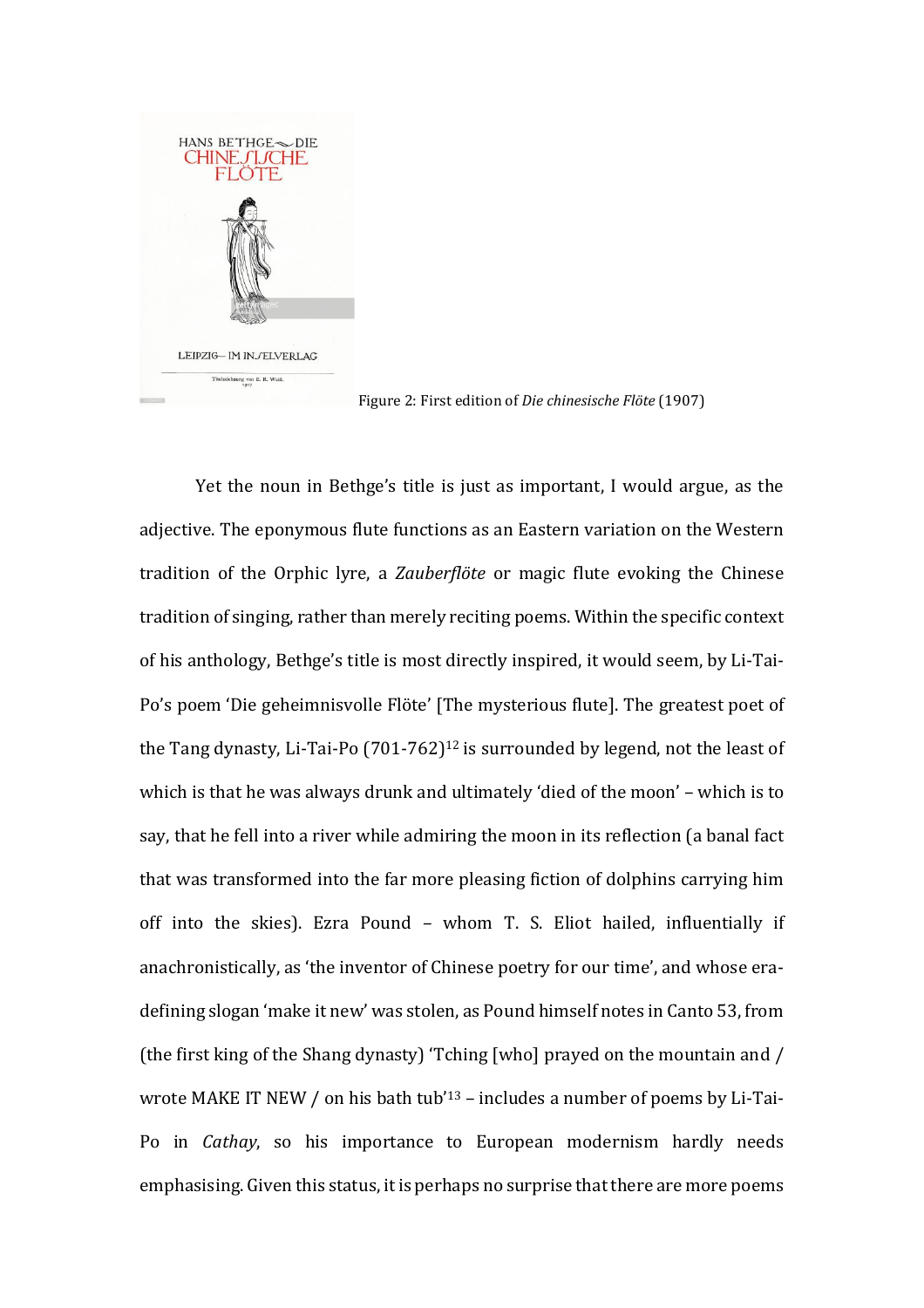by Li-Tai-Po in Bethge's collection than by anyone else (and indeed the majority of Mahler's text for *Das Lied von der Erde* ultimately derives from him). As such, we may fairly concentrate on Li-Tai-Po as the key exemplar of Bethge's approach, supplemented by occasional references to other poets of the era.

'Die geheimnisvolle Flöte' is typically brief and deceptively simple:

An einem Abend, da die Blumen dufteten Und alle Blätter an den Bäumen, trug der Wind mir Das Lied einer entfernten Flöte zu. Da schnitt Ich einen Weidenzweig vom Strauche, und Mein Lied flog, Antwort gebend, durch die blühende Nacht. One evening, when flowers were wafting their scents brought to me

Seit jenem Abend hören, wann die Erde schläft,

Die Vögel ein Gespräch in ihrer Sprache.<sup>14</sup>

and all the leaves were on the trees, the wind the song of a far-off flute. Immediately I cut a branch from the willow, and my song flew to give answer through the blossoming night.

Since that evening, when the earth is asleep, the birds hear a conversation in their language.

Composed in the standard idiom of classical Chinese poetry – with its physical sense of trees and leaves, and its metaphysical sensibility of enigma and evanescence – Li-Tai-Po's poem is given fresh impetus through Bethge's voice. It is not just the details of translation that reanimate the poem, but also the very *fact*  of translation. For the brief poem functions as a strikingly appropriate allegory of East-Western poetry: the wind carries the distant song of a flute to the poet; the poet responds by blowing on a twig of willow. Monologue becomes dialogue; passive distance becomes active presence. The indirect object of the poem ('mir') becomes the direct subject ('Da schnitt / Ich…'), with the action of twisting and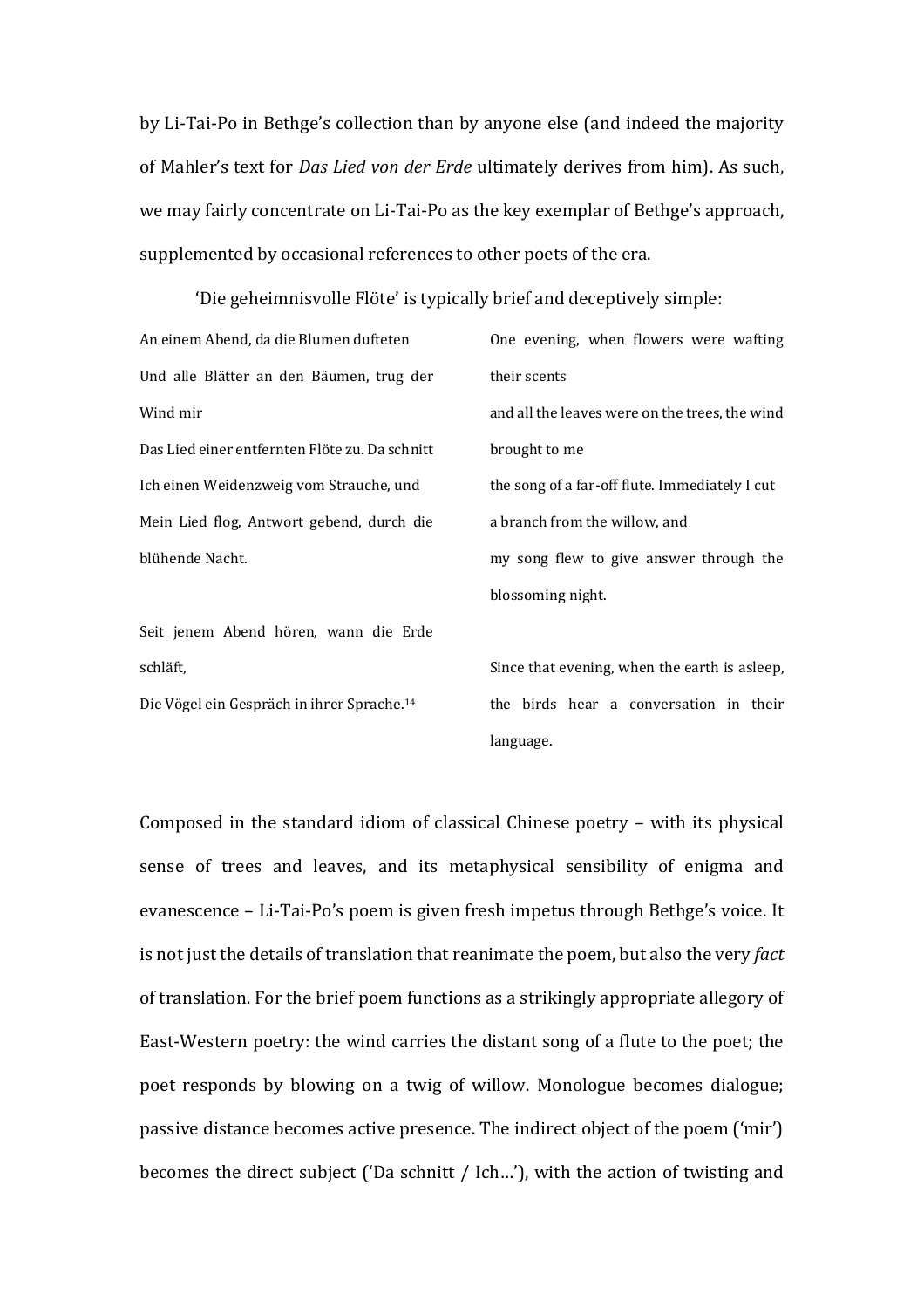cutting the twig enacted by the catch and release of the enjambment; out of this process emerges 'my poem' ('Mein Lied'), heavily stressed at the start of the final line of the main stanza, as the true song of the flute.

All of this originally relates, of course, to Li-Tai-Po himself. Within the context of a translation of a translation, Bethge's syntactical interventions bring out the dialogic nature of this intercontinental – and indeed inter-epochal – conversation. The final two lines, standing in their own little stanza, call on the birds as witnesses to this crepuscular conversation, strikingly inverting the usual association of birds with song: the birds are listening, not singing. The nightingales, now, are the poet and – in my reading – the translator. Yet something stranger still seems to have happened in the transition from the first to the second stanzas, for the birds now hear the song *in their own language*. The dialogue between flute and willow, in short, has been translated into birdsong.

The poem thus offers a kind of *mise-en-abîme* of the whole process of translating poetry (especially once one takes into account its quasi-titular status). If we consider this from the point of view of the translator it becomes more interesting still, since Bethge's German idiom betrays unmistakable traces of the translator's own cultural context. The 'Blätter' of the second line, for instance, can be read, in the manner of Bethge's contemporaries Stefan George or Rainer Maria Rilke, as indicating the 'leaves' of both a tree and a book; the wind thus becomes a quasi-angelic voice filling the poet with inspired breath, in the manner of Rilke's much-mythologized claim to have heard the opening of the first *Duino Elegy* whispered to him by the wind. More intriguing still is what would seem to be a passing echo, in the phrasing of the closing couplet, of the recently rediscovered Friedrich Hölderlin (Norbert von Hellingrath was at this point working on his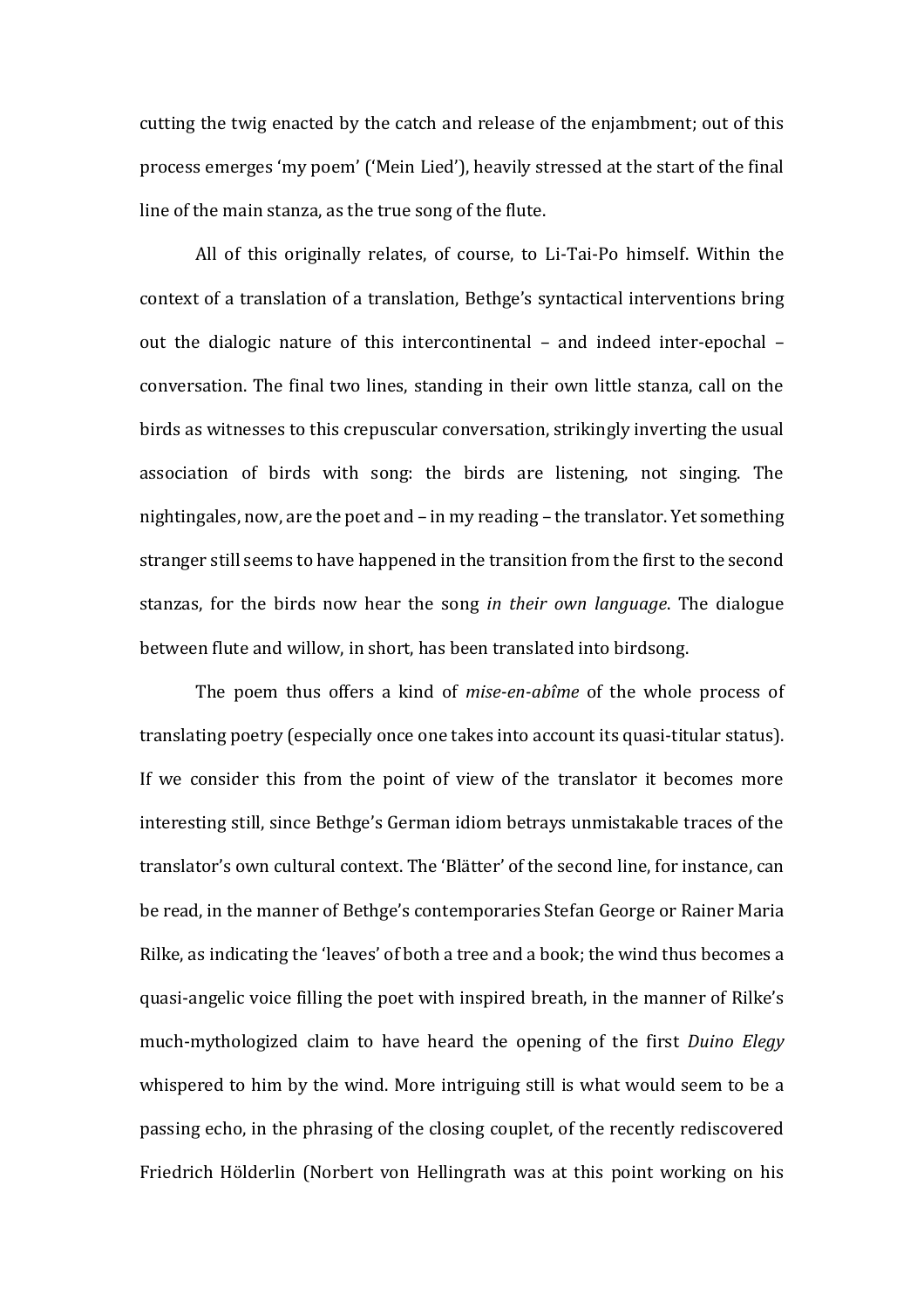epochal edition that would be published in 1913). The famous lines from Hölderlin's poem 'Friedensfeier' [Celebration of Peace] run as follows:

| Viel hat von Morgen an,            | Man has learned much since          |
|------------------------------------|-------------------------------------|
| Seit ein Gespräch wir sind und     | morning,                            |
| hören voneinander.                 | For we are a conversation, and we   |
| Erfahren der Mensch; bald sind wir | can listen                          |
| aber Gesang. <sup>15</sup>         | To one another. Soon we'll be song. |

Read alongside the closing lines of Li-Tai-Po's poem – 'Seit jenem Abend hören, wann die Erde schläft, / Die Vögel ein Gespräch in ihrer Sprache' – the echo of Hölderlin would seem to suggest that Bethge is translating Li-Tai-Po not only linguistically, but also conceptually (in what one might describe as a modernist, allusive manner). Hölderlin's morning is Li-Tai-Po's evening; Hölderlin's humanist conversation is Li-Tai-Po's interspecies song. For Hölderlin, too, the humans are becoming song – they are just not quite there yet. It is as though, in mobilizing Hölderlin's verses (if only in the reader's subconscious), Bethge is evoking everything that Man has indeed learned ('erfahren') since the time of Li-Tai-Po in the 'Morgenland'.

Another way of saying this is that *Die chinesische Flöte* is an anthology *about* poetry as well as *of* poetry. Poetology, that is to say, is folded back into poetry – only in this case that means including considerations of transmission and translation, since these remain, of course, 'after-poems'. It is tempting, if necessarily speculative, to read the history and development of literature into the interregnum between the call of Li-Tai-Po's flute in the eighth century and the response of Bethge's willow-reed in the twentieth. For what the mysterious flute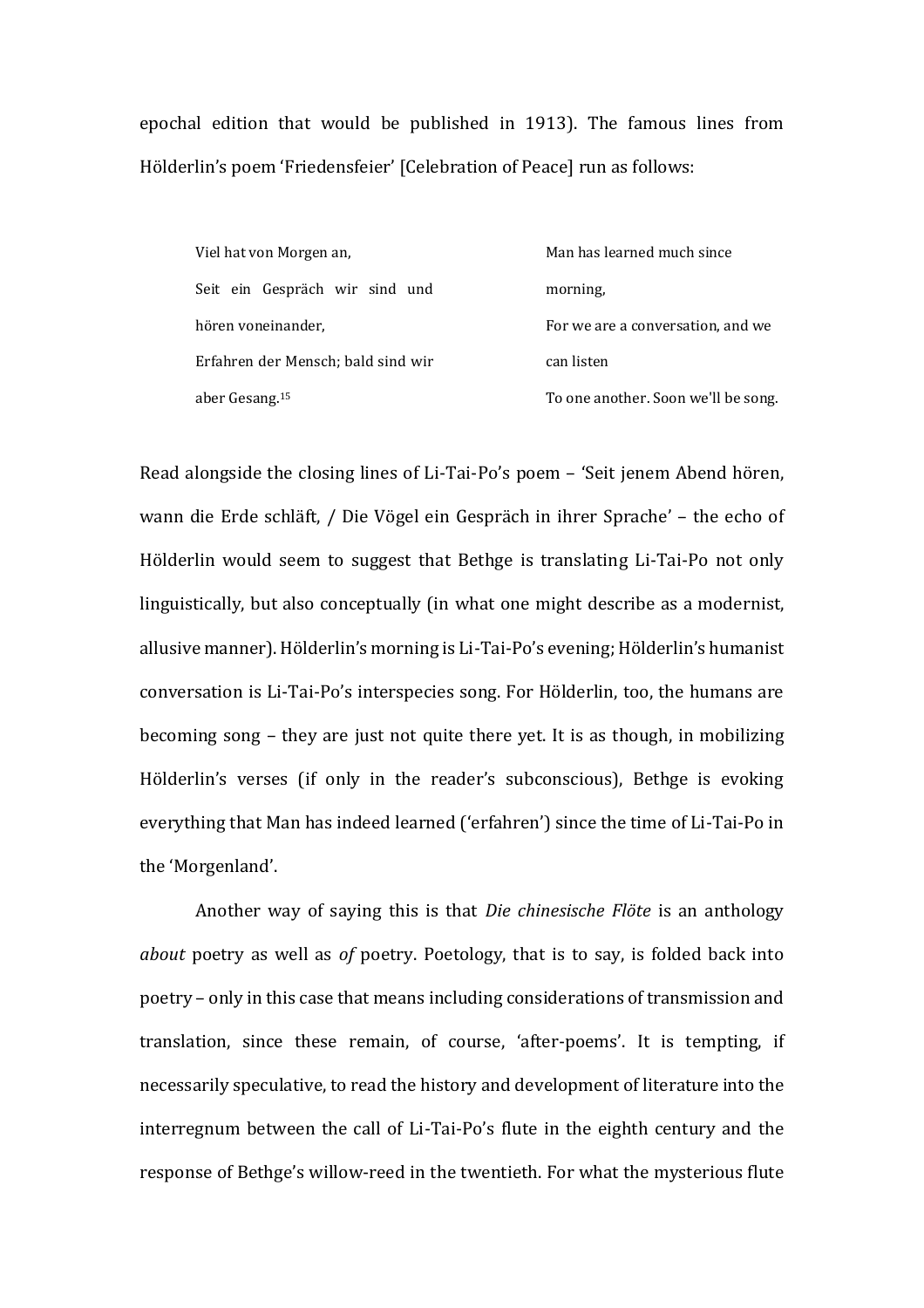ultimately activates is literature itself, the successful transformation of physical conversation (between flute and willow) into metaphysical birdsong (between human and animal). In responding to the song that he hears, Li-Tai-Po composes, in turn, his own new song. It is not just the flute that is mysterious – or 'full of secrets', to translate the German adjective *geheimnisvoll* literally – but also the willow.

This becomes clearer if we turn for corroboration to a further poem by Li-Tai-Po, this time translated by Gautier but not by Bethge. 'Chant des oiseaux, le soir' [Birdsong at evening] renders explicit the implicit correlation between birds and lovers, birdsong and speech. A 'maiden' hears the birds singing as she sits embroidering silk, and her thoughts fly to her far-away 'beloved'. The birds, she thinks to herself, can find each other through song; but the tears of the lover cannot recall the object of her desire. Her solution – and the climax of the poem – is thus to weave a fragment of poetry into the flowers of his gown: 'Je vais broder une pièce de vers, parmi les fleurs de la robe que je lui destine, et peut-être les caractères lui diront-ils de revenir' (I will weave a line of verse into the flowers of the gown that I am making for him, and perhaps the characters will tell him to come back to me). <sup>16</sup> The traditional understanding of 'text' as a weave of language (*textere*) here acquires added resonance through the analogy with birdsong. A circular process of sublimation occurs – poetry becomes birdsong becomes silk becomes poetry – to which one must then add the extra-textual element of translation. As the translator, as the recipient of Li-Tai-Po's poem, Gautier functions as the bird returning the call – or as the lover donning the gown. Secreted across the centuries, the 'characters' call us back to the original text.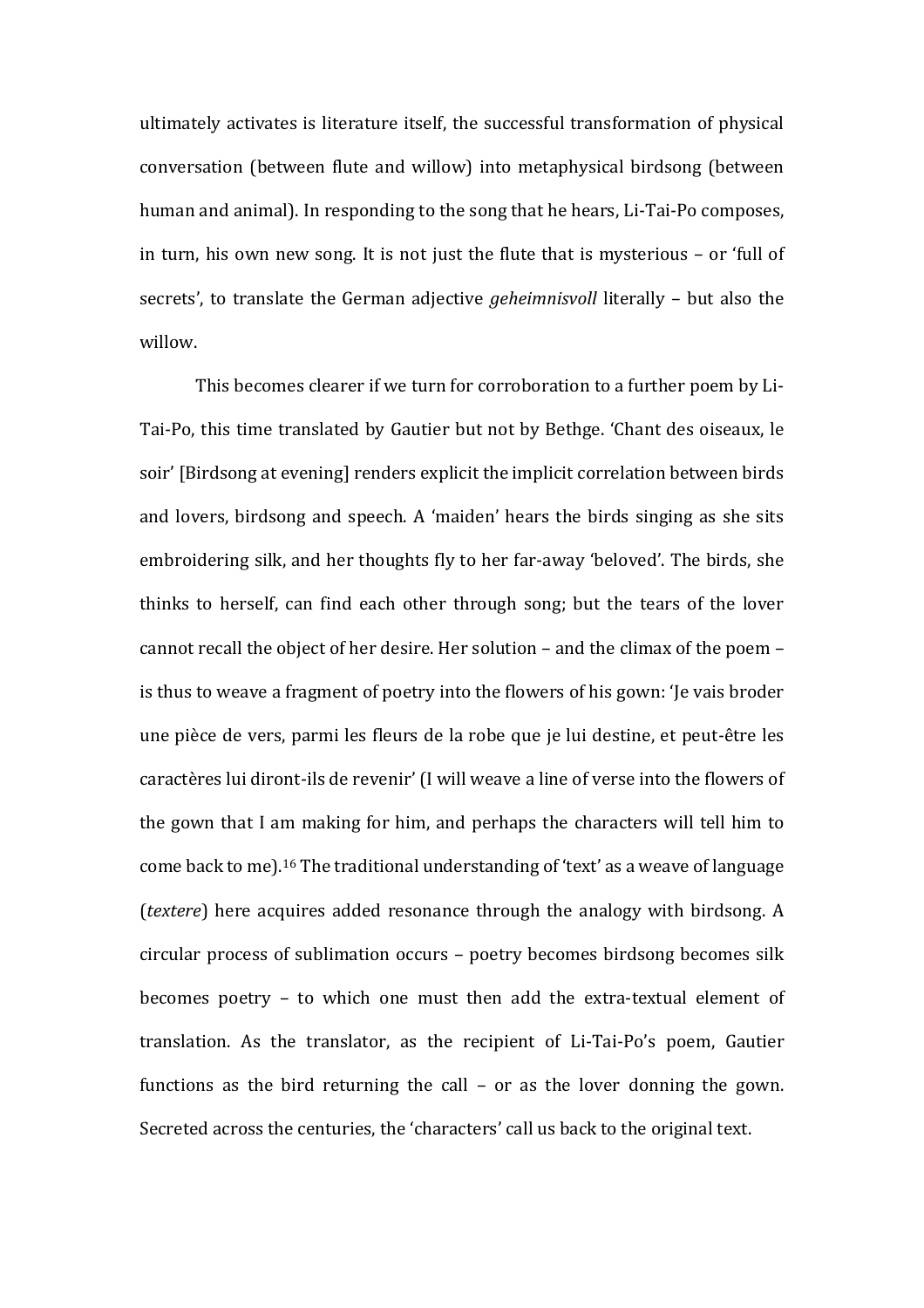But whose text is this? Does it belong to Li-Tai-Po, to Judith Gautier, to Hans Heilmann, or to Hans Bethge? The complex chain of reception and translation throws up a particularly acute case of authorial anxiety, since the changing cultural contexts exacerbate the traditionally intermediate status of translated texts. If Li-Tai-Po's birds take their Chinese song with them as they fly across the centuries and continents, they are fully Europeanized by the time they reach the West. Indeed, the Hölderlinian cadences of Bethge's final stanza and the family heritage of Gautier's engagement with literature suggest that the poetry of the Tang dynasty is being seen here through the lens of European Romanticism, the inherited idiom both for Gautier (in her case quite literally) and for Bethge. Yet there are also instructive differences between Gautier's French and Bethge's German translations, differences that suggest that the dialogue is as much *intra*as *inter*-continental.

For one thing, the aims of their two books are different. Where Bethge offers a selection covering the whole history of Chinese poetry, Gautier concentrates on the classical Tang period, dividing her book thematically (rather than chronologically) into topics such as 'lovers' and 'travellers', 'court' and 'war', 'moon', 'wine', and 'autumn', before concluding with a final, self-reflexive section on 'poets'. It is in this final section that she includes her translation of 'La flûte mystérieuse':

Un jour, par-dessus le feuillage et les fleurs embaumées, le vent m'apporta le son d'une flûte lointaine.

Alors, j'ai coupé une branche de saule, et j'ai répondu une chanson.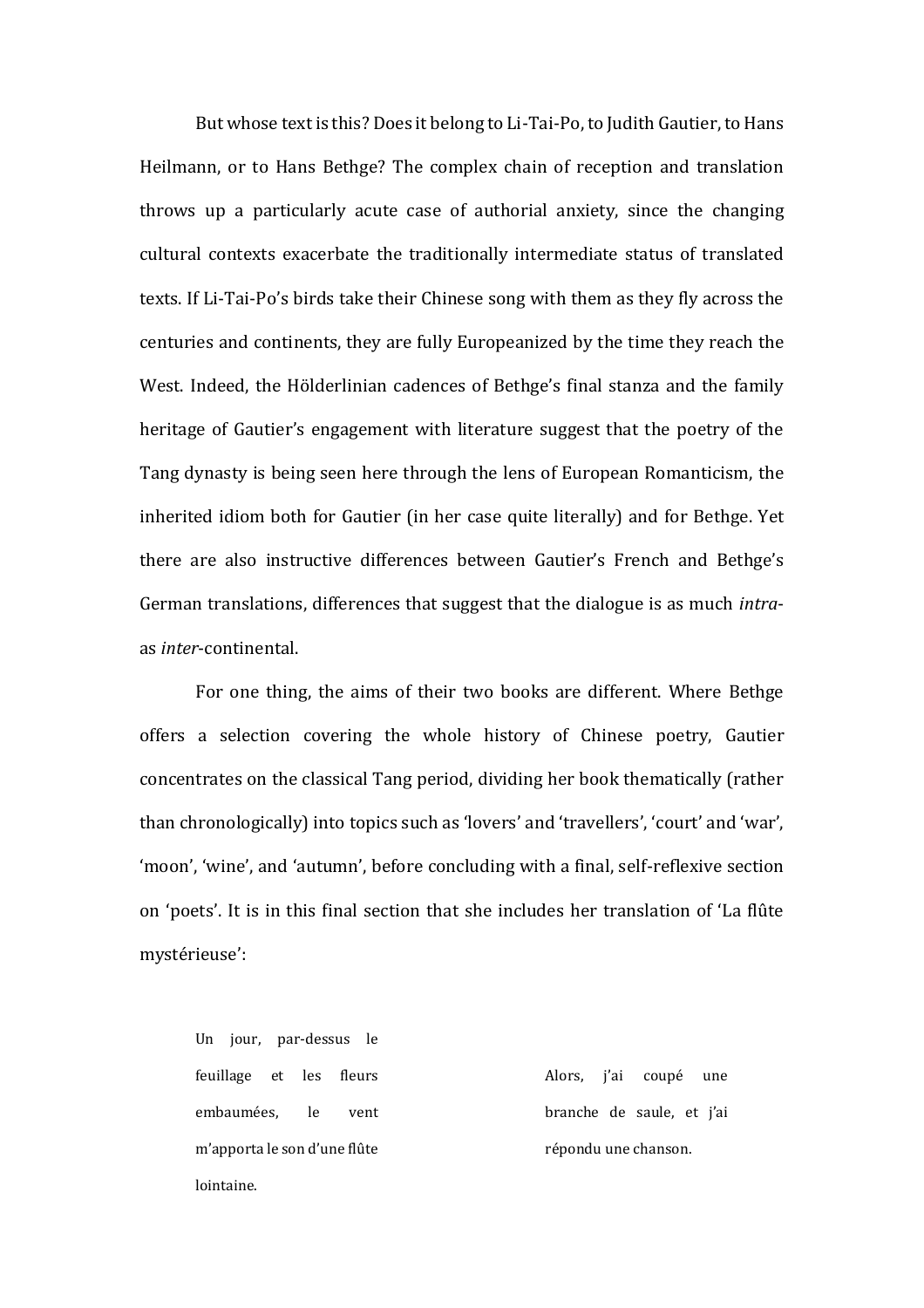Depuis, la nuit, lorsque tout dort, les oiseaux entendent une conversation dans leur langage.<sup>17</sup>

One day, above the leaves and the fragrant flowers, the wind brought me the sound of a distant flute.

So I cut off a branch of willow, and I replied in song.

Since then, at night, when everything is asleep, the birds hear a conversation in their language.

Gautier's French version of Li-Tai-Po's poem reads very differently to Bethge's German version. The first thing that strikes the reader – before one even considers differences of detail – is the changing feel of the syntax. Gautier is simple where Bethge is syncopated; Gautier follows standard French word order, where Bethge makes use of the greater syntactical flexibility of German to play around with standard word order (thus foregrounding certain key words); Gautier leaves her stanzas unbroken, where Bethge breaks his lines up, in the traditional European manner, with capitals at the start of every strophe. Gautier, one almost wants to say, is 'prosaic', where Bethge self-consciously foregrounds his syntax as 'poetic'.

Further differences are of course also apparent, none more so than the opening move from 'un jour' to 'an einem Abend'. Bethge's shift of the scene from the generic 'one day' to the specific 'one evening' is baffling (although if nothing else it is in keeping with his general attempt to evoke a crepuscular, moonlit mood). The change is all the stranger given the subsequent occurrence at the end of the poem of 'la nuit' as the time when the birds hear their conversation. Gautier sets up a tension, in other words, between the anecdotal, unrepeatable '*un* jour'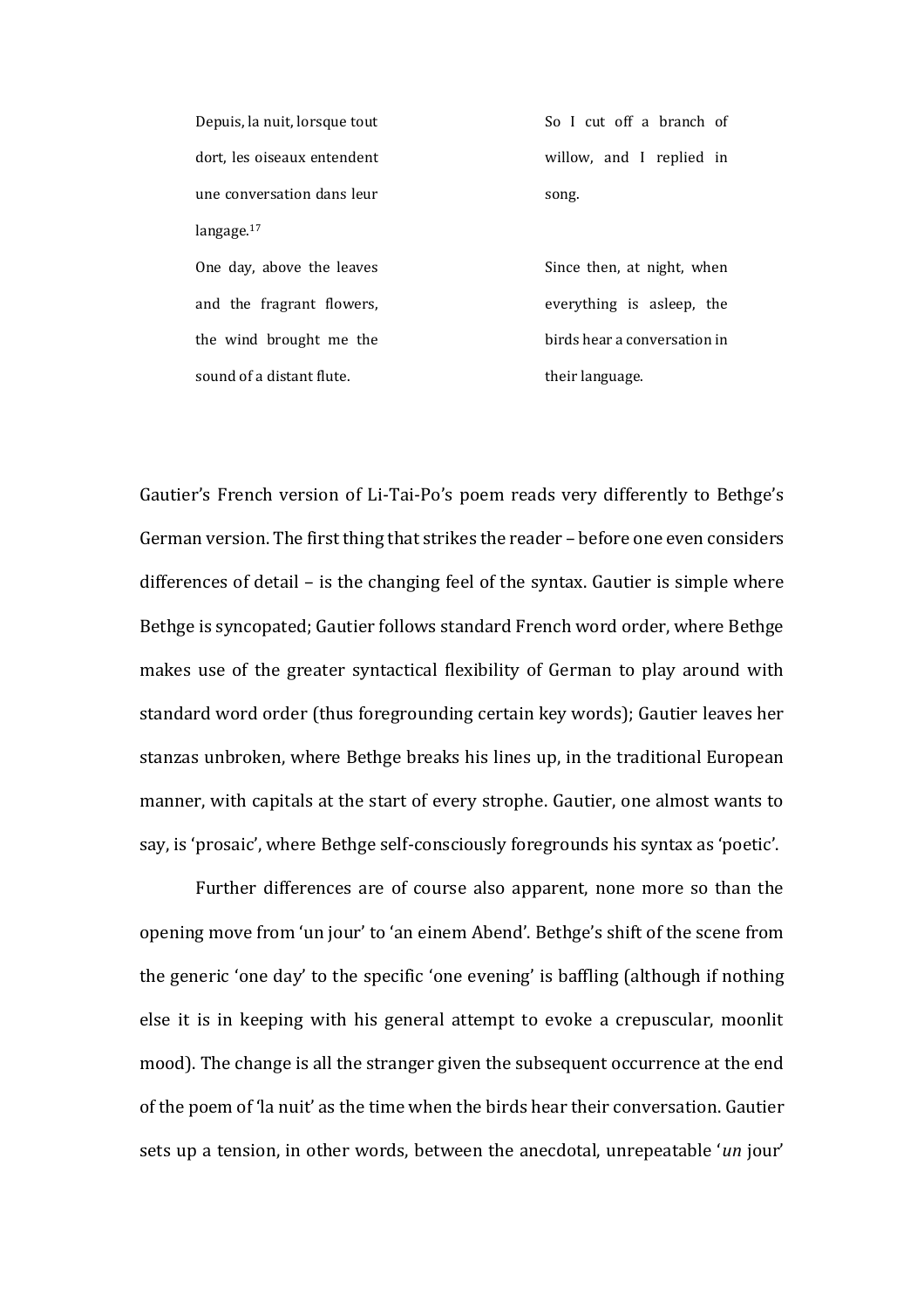and the lyrical, repeatable '*la* nuit' – what one might term a chronological (if not a pathetic) fallacy, whereby the transition from day to night marks the transition from the realm of the real to the realm of poetry. In conflating this distinction between (one) day and (at) night into the one, single evening, Bethge misses – perhaps one simply has to say mistranslates – the poetic mood that night-time is henceforth meant to evoke. For Bethge, it is since *that* night – i.e. the one mentioned at the start of the poem – that the birds hear themselves talking; in Gautier, on the other hand, the birds hear themselves *at* night.

If Bethge mistranslates the timing, he arguably over-translates the place. At night, 'when everything is asleep', writes Gautier; since that evening, 'when the Earth is asleep', responds Bethge. Bethge's rendering gives the scene a metaphysical twist, a kind of planetary plenitude absent from the French but reminiscent of contemporary German poets like Rilke ('Earth, is not this your desire: to arise within us, / invisible?').<sup>18</sup> Perhaps the most significant difference, however, lies in the handling of the 'song' itself. Where Gautier's middle stanza is almost matter-of-fact, with the poet's 'chanson' the accusative object to the nominative lyrical 'I', Bethge turns things around dramatically: Gautier's 'j'ai répondu une chanson' (a locution that is itself untranslatable into English, with its transitive sense of 'I replied a song') becomes 'mein Lied flog, Antwort gebend, durch die blühende Nacht'. Bethge heavily stresses the 'Lied', in other words, making it the nominative subject and conferring on it the flowery, effusive action of flying through the blossoming night while 'giving answer'. Metaphysics, once again, trump physics.

While I have concentrated on comparing the translations of 'Die geheimnisvolle Flöte' and 'La flûte mystérieuse' – since they offer obvious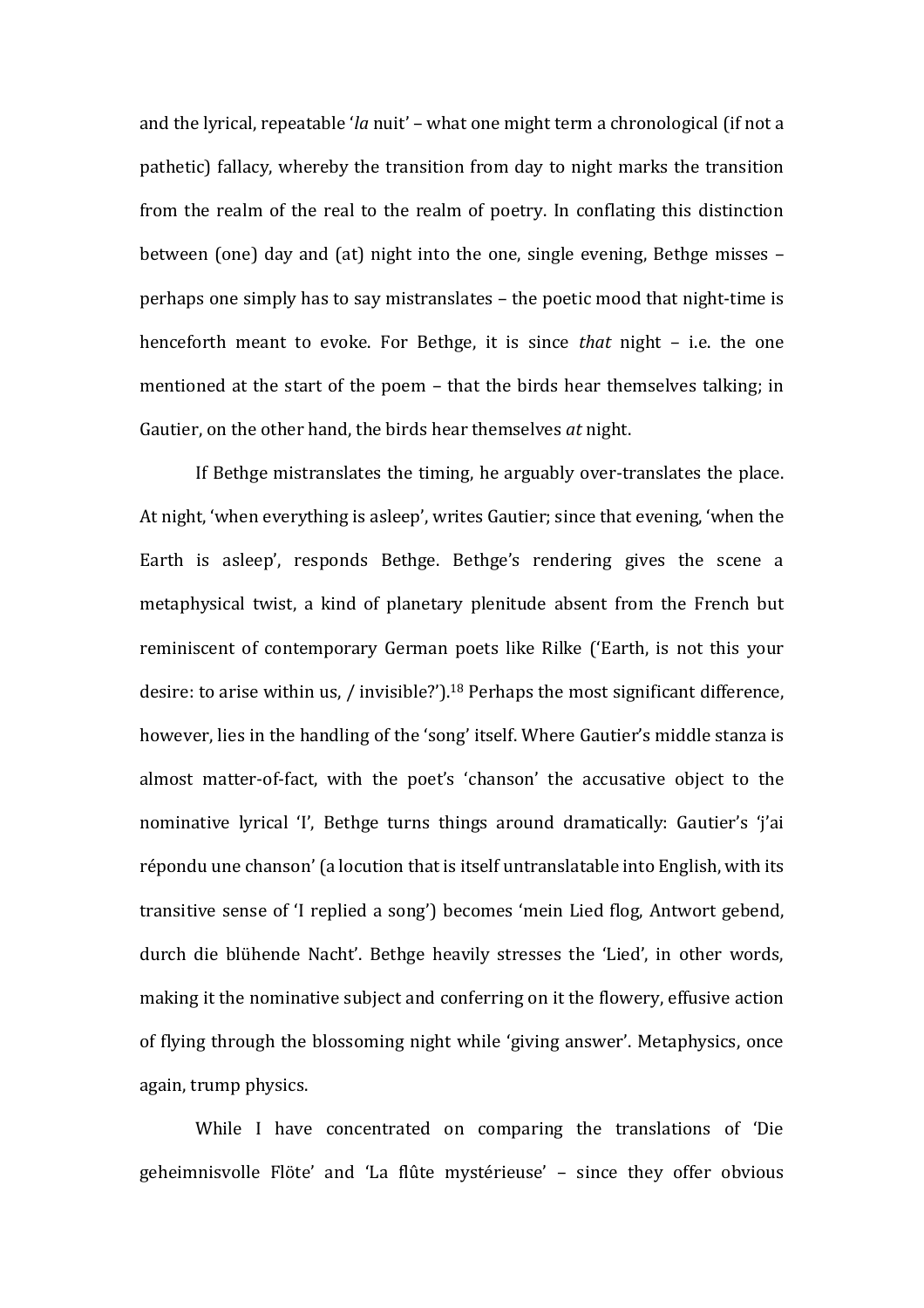examples of how Europeans of the nineteenth and twentieth centuries played the 'Chinese flute' – their stylistic tics and lexical choices can also be found in many other translations of Li-Tai-Po's poems by Gautier and Bethge. Time and again the key images of flute, jade, wine, and moon are combined to produce the intoxicated, self-conscious status of 'song' (see poems such as 'Tanz der Götter' [Dance of the Gods] or 'Lied auf dem Flusse' [Song of the River]). Perhaps the most instructive further instance – given that it forms the iconic opening song of Mahler's *Lied von der Erde* – is to be found in the so-called 'Trinklied vom Jammer der Erde' (Drinking Song of the Sorrow of the Earth). Before we even consider the poem, the title already contains two points of interest: not only does Bethge foreground the status of the poem as a *drinking* song, but he also once again ratchets up the metaphysical significance, translating Li-Tai-Po's 'Tale of Sorrowful Song' – which the Marquis D'Hervey Saint-Denys renders simply as 'La Chanson du chagrin' – as the 'Drinking Song of the Sorrow *of the Earth'*.

| Schon winkt der Wein im goldenen      | Dunkel ist das Leben, ist der Tod. <sup>19</sup> |
|---------------------------------------|--------------------------------------------------|
| Pokale,                               |                                                  |
| Doch trinkt noch nicht, erst sing ich |                                                  |
| euch ein Lied!                        | The wine already beckons in its                  |
| Das Lied vom Kummer soll euch in      | golden goblet                                    |
| die Seele                             | but drink not yet; first I'll sing you a         |
| Auflachend klingen! Wenn der          | song.                                            |
| Kummer naht                           | The song of sorrow shall ring into               |
| So stirbt die Freude, der Gesang      | your soul                                        |
| erstirbt,                             | laughingly. When sorrow comes,                   |
| Wüst liegen die Gemächer meiner       | so perishes all joy, all singing dies,           |
| Seele.                                | blasted lie the chambers of my soul.             |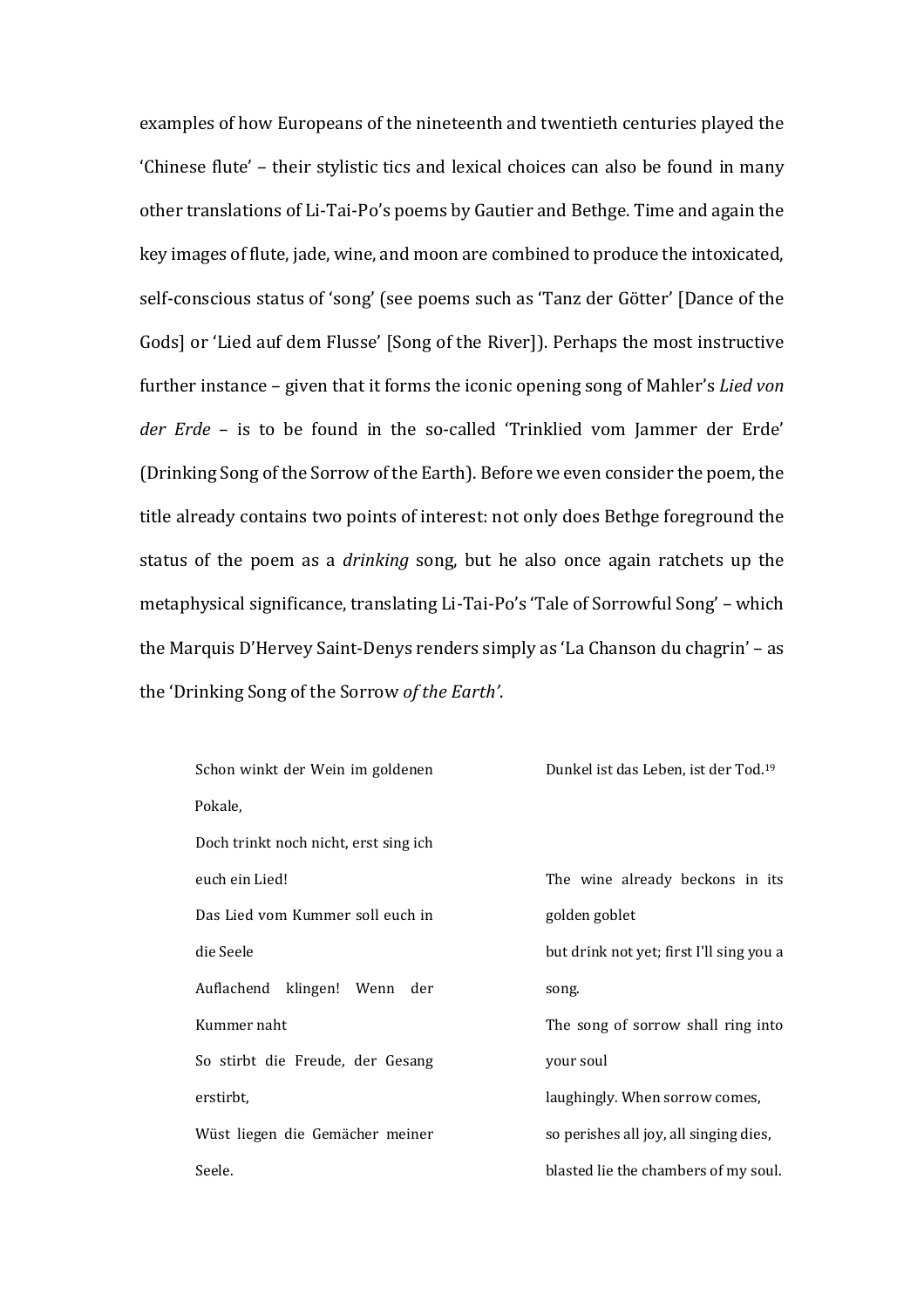Dark is life, is death.

Compared to the French version – 'Le maître de céans a du vin, mains ne le versez pas encore: / Attendez que je vous aie chanté / La chanson du chagrin. / Quand le chagrin vient, si je cesse de chanter ou de rire, / Personne, dans ce monde, ne connaîtra les sentiments de mon cœur'<sup>20</sup> – Bethge composes almost an entirely new poem, which is to say that he domesticates his French source material into a recognisably German idiom. By this, I don't just mean that he makes use of the resources of German syntax to foreground particular aspects of the poem – including, for instance, the melancholy transience of time conveyed by the opening opposition of 'schon' and 'doch' (echoed in the closing lines by the despairing repetition of 'jetzt! ... jetzt!') – but also that he tacitly places Li-Tai-Po's eighthcentury Chinese sentiments within a modern German cultural context. Perhaps the most important way that he does this is by coining a refrain that recurs at the end of each of the four stanzas: 'Dunkel ist das Leben, ist der Tod'. For the German reader at the start of the twentieth century, the structure of the phrase evokes Schiller's famous statement in the prologue to *Wallensteins Lager* (1798): 'Ernst ist das Leben, heiter ist die Kunst' [Life is solemn, art is serene]. <sup>21</sup> In composing his refrain in this way, Bethge seems to be suggesting that 'death' stands in apposition to 'art', if only in the Romantic, Keatsian sense that death makes art possible. Empty your cup of wine to the lees, Bethge has Li-Tai-Po enjoin the reader in the penultimate line of the poem; enjoy the intoxication of wine and song while you can. There can be no true beauty without decay.

Bethge takes this Romantic position a step further by making sorrow the very death of song, an important change of emphasis given that it alters the French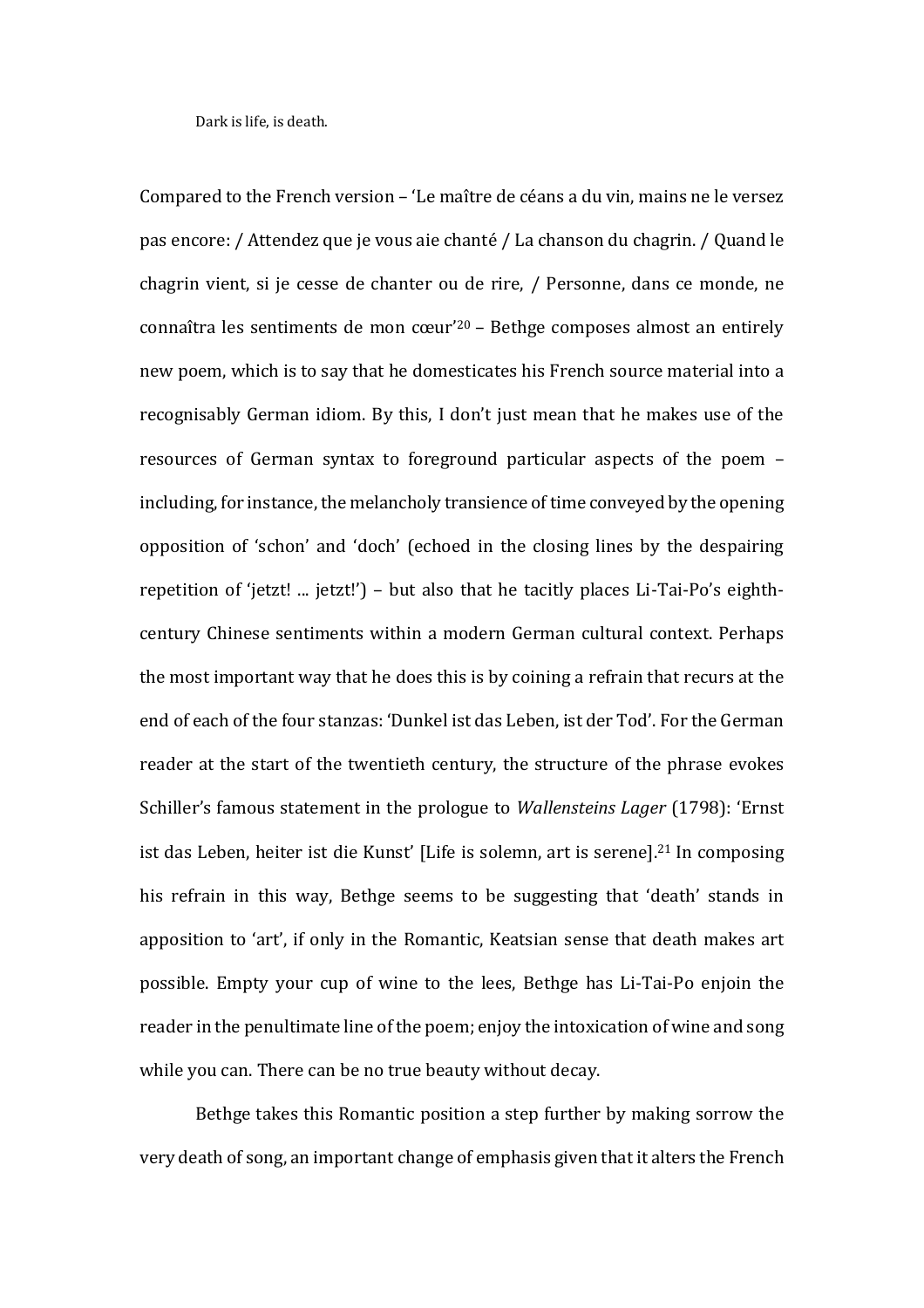translation. 'Quand le chagrin vient, si je cesse de chanter ou de rire, / Personne, dans ce monde, ne connaîtra les sentiments de mon cœur' writes D'Hervey Saint-Denys; 'Wenn der Kummer naht, / *So* stirbt die Freude, der Gesang erstirbt', translates Bethge. The difference is subtle but significant: when sorrow arrives, *if*  I stop singing my sentiments will remain unknown, runs the French version; when sorrow arrives, *so* all sentiment dies as a consequence, runs the German – and so, crucially, does the song itself. In the French translation, in other words, song represents the procrastination of death; in the German, it functions as its herald.

Such temporal subtleties complicate any straightforward narrative of intercontinental transfer, since they suggest that 'song' – or as we might now say, lyric poetry – *requires* the echo chamber of ephemerality in order to be heard. Not the immortality of translation, but the mortality of transience gives art its edge. Li-Tai-Po's 'Trinklied' offers a variation, that is to say, on the emblematic Oriental story of Scheherazade telling stories in order to forestall her own death (it is striking that Mahler simply omits the line 'So stirbt die Freude, der Gesang erstirbt', as though the very existence of his own *Lied von der Erde* gives the lie to the claim). Translating human song into birdsong emerges, in other words, as a way of transforming physical contingency into metaphysical poetry. Translating classical Chinese literature into European modernism functions in the same manner, foregrounding lyric poetry as a way, in various senses of the term, of keeping time. By singing about art as ephemeral, Bethge paradoxically makes it eternal.

One final poem translated by Bethge via Gautier, this time by Li-Tai-Po's contemporary Thu-Fu, may help summarize the pathos with which he invests his vision of Oriental verse. The poem is entitled simply 'An Li-Tai-Po':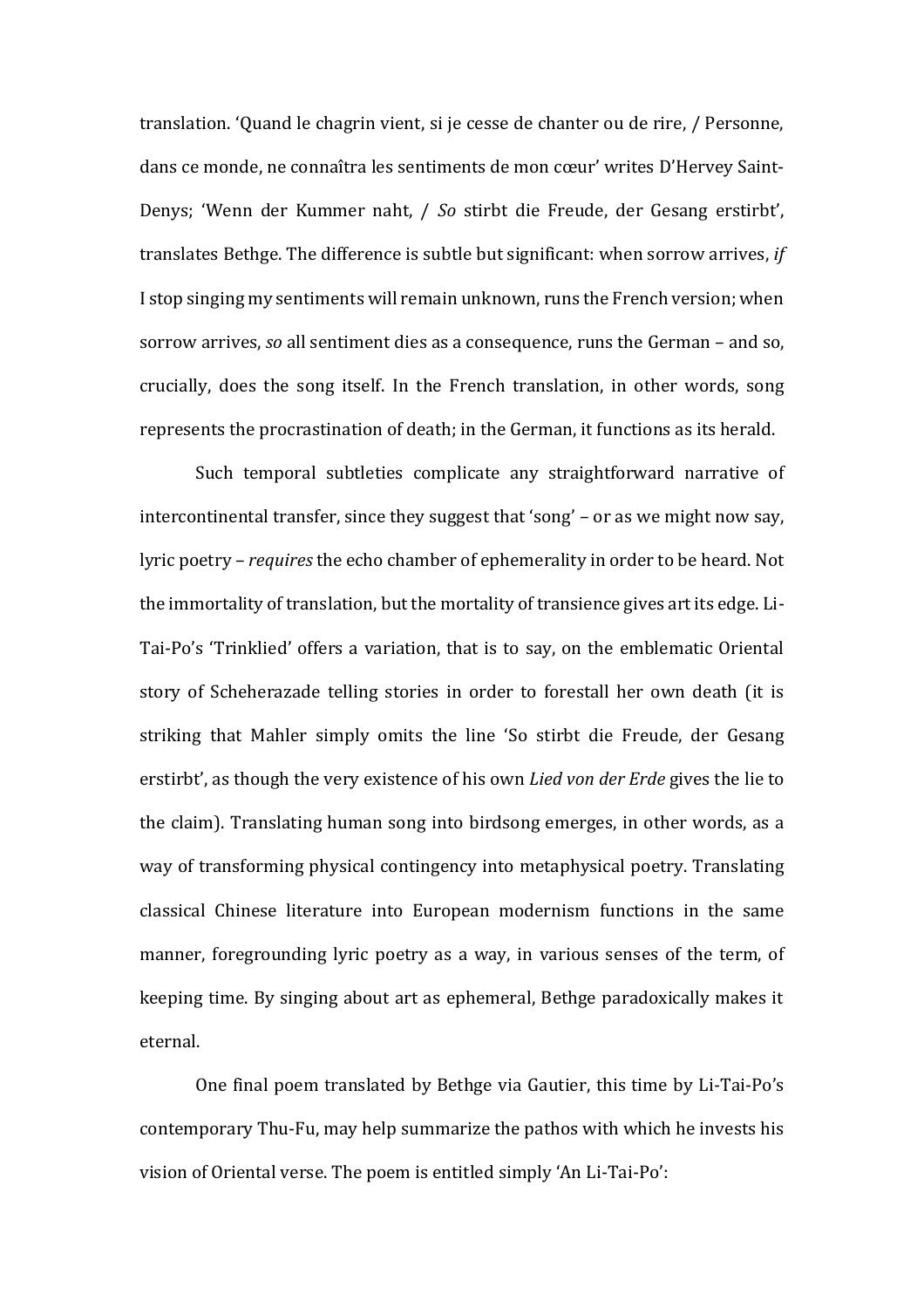La poésie est ton langage, comme le chant est celui des oiseaux. Po,

Que ce soit à la clarté du soleil ou à l'ombre du soir, tu vois la poésie de toutes choses.<sup>22</sup>

Die Poesie ist deine Sprache, Li-Tai-So wie das Lied der Vögel ewige

Sprache ist

Im Sonnenlicht und in dem Schattenland des Abends Fühlst du die Poesie der Dinge und nur sie.<sup>23</sup>

When we compare Bethge's version to that of Judith Gautier, two alterations, trivial but telling, immediately jump out at us. By the time that Li-Tai-Po's birdsong, evoked by Thu-Fu and translated by Gautier, reaches the ears of Bethge, it has become emphatically 'eternal' ('ewig'); by the time Li-Tai-Po's 'poetry of all things' arrives, it has become doubly emphatic, since it is now 'only that' ('nur sie'). Such details, alongside the many others that we have adduced, suggest that the task of the translator, in Hans Bethge's view, is ultimately not only to receive, but also to *reinforce* the source text. Bethge renders classical Chinese into modern German, evoking Hölderlin and Schiller (and imitating George and Rilke) in order to echo Li-Tai-Po's classical call with a modernist response.

What conclusions can we draw from this response? If modernist poetry famously functions through allusion (*The Waste Land* being, of course, the paradigmatic example), it has been the argument of this essay that it also functions through echo. Echo, by definition, creates sound; as an aural term it foregrounds, by extension, the idea of poetry as music. The modernist model of lyric has the notion of 'echo' at its very centre, not only because it self-consciously looks back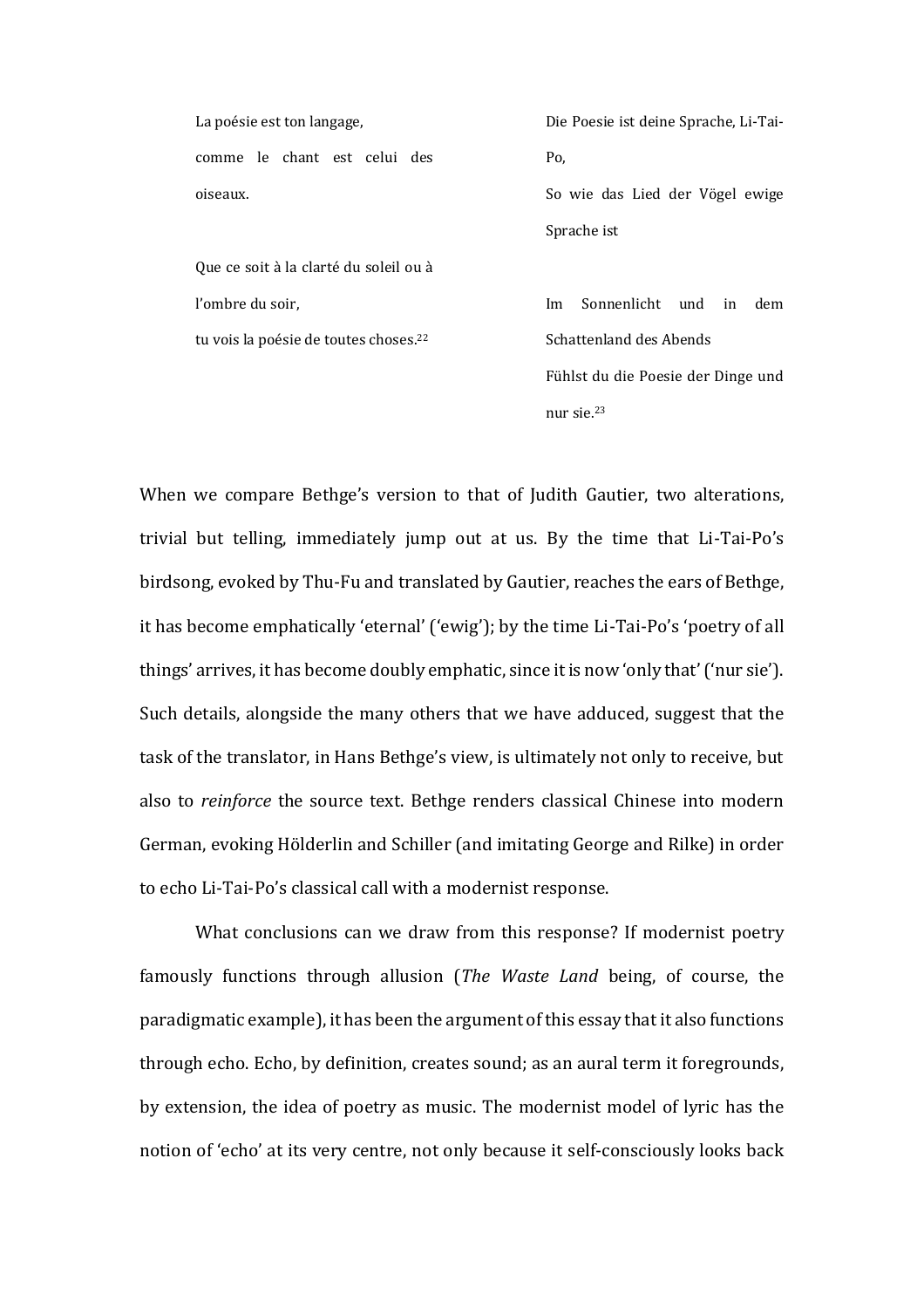to ancient poets from a wide range of traditions, but also because it builds reflection on this process of looking back into its very understanding of poetry. The German and French poets who eventually naturalized Chinese 'songs' from the Tang dynasty into 'lyrics' in the European sense derived their impetus from images of the rebirth of prose – songs, birdsong, lyrics, *Lieder* – into poetry. Translation, understood not only lexically as substituting one set of words for another, but also lyrically as transforming these words into poetic form, emerges from this process as both technique and topic. Between East and West, between the eighth century and the twentieth, the intercontinental lyric constitutes, in short, a kind of 'after-poetry'.

4 Stanford Friedman, *Planetary Modernisms*, p. 278.

**NOTES** 

<sup>1</sup> See Svend Erik Larsen, 'Georg Brandes: The Telescope of Comparative Literature', in *The Routledge Companion to World Literature*, Edited by Theo d'Haen, David Damrosch, and Djelal Kadir (Abingdon: Routledge, 2012), pp. 21-31.

<sup>2</sup> Susan Stanford Friedman, *Planetary Modernisms: Provocations on Modernity across Time* (New York: Columbia UP, 2015).

<sup>3</sup> See also Susan Stanford Friedman, 'Cultural Parataxis and Transnational Landscapes of Reading: Toward a Locational Modernist Studies', in *Modernism*, Edited by Astradur Eysteinsson and Vivian Liska (Amsterdam: John Benjamins, 2007), pp. 35-52.

<sup>5</sup> See Walter Cohen, *A History of European Literature* (Oxford: OUP, 2017).

<sup>6</sup> It is often thought, for instance, that the form of the Arabic *muwashshah* – which classically consists of five stanzas with a running refrain, set to music – played a decisive role in the emergence of the Provencal troubadours (see, among others, Cohen, *A History of European Literature*, pp. 155-7). Perhaps the most famous example of modern European engagement with the *ghazal*, meanwhile, is Rilke's sonnet 'Die Gazelle' (1907), in which the poet seems to meditate, through a kind of extended pun, on both the gazelle and the *ghazal* as forms of grace and beauty. 7 See Jean Paul, *Vorschule zur Ästhetik* (Hamburg: Meiner, 1990), p. 67.

<sup>8</sup> See Marcel Lepper, *Goethes Euphrat: Philologie und Politik im* West-Östlichen Divan (Göttingen: Wallstein, 2016), p. 38.

<sup>9</sup> J.W. von Goethe, *Werke*, ed. Erich Trunz (Hamburg: Deutsche Taschenbuchausgabe, 1998), vol. 2, p. 16.

<sup>10</sup> Eric Hayot, 'Chinese Modernism, Mimetic Desire, and European Time', in *The Oxford Handbook of Global Modernisms*, Edited by Mark Wollaeger and Matt Eatough (Oxford: OUP, 2012), pp. 149- 170, here p. 149.

<sup>11</sup> *Ibid*., p. 160.

 $12$  I use the version of his name used by Bethge, since there are numerous variations such as Li Bai or Li Bo. Born in 701 in the Sichuan province of China, Li Tai Po's life alternated between years of nomadic wandering and periods of semi-official service as a court poet to the leaders of the Tang dynasty. After being banished from court in 758, he died in Eastern China in 762.

<sup>13</sup> Ezra Pound, *The Cantos of Ezra Pound* (London: Faber & Faber, 1964), p. 275.